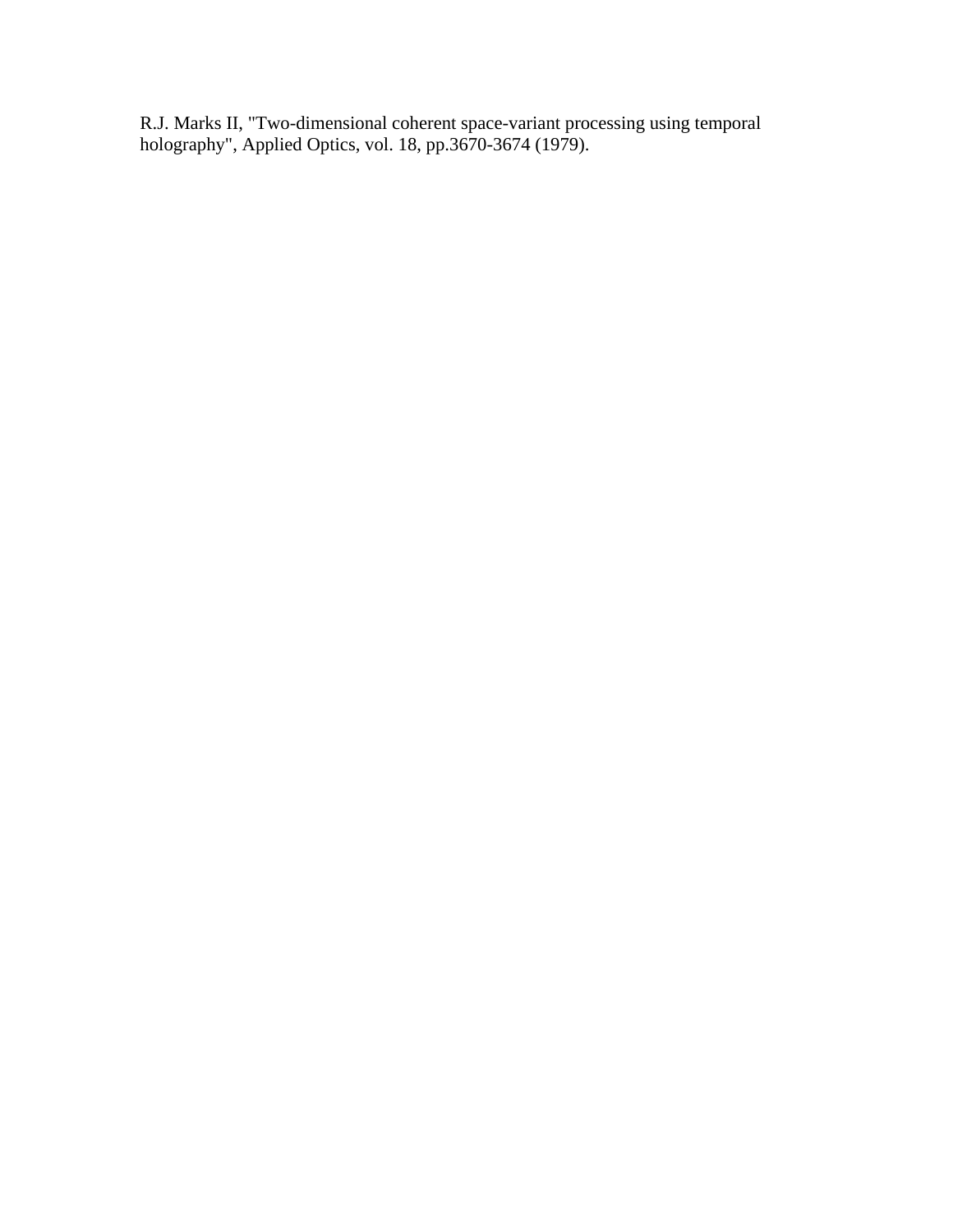# Two-dimensional coherent space-variant processing using temporal holography: processor theory

Robert J. Marks II

Using the temporal integration and summation properties of the conventional transmission hologram in conjunction with some recently developed linear operator characterizations, a number of coherent processors are developed which are capable of performing generalized 2-D linear space-variant operations.

#### **1. Introduction**

There have been many recent attempts to perform generalized linear space-variant operations with coherent processors. Deen *et al.*<sup>1</sup> have suggested angle multiplexing a number of responses within the emulsion of a volume hologram. This method has been shown to be ineffective due to undesirable Bragg diffraction geometry. <sup>2</sup> A second multiplexing method, suggested by Krile et *al.,3* makes use of phase-coded reference beams. In this scheme, a degree of diffuse background noise due to crosstalk terms is always present in the processor output.

Francois and Carlson<sup>4</sup> have investigated the class of space-variant operations achievable by  $N$  arbitrarily spaced planar amplitude transmittances. They have recently shown that all such processor operations can be expressed in terms of a number of cascaded multiplication-Fourier transform stages.<sup>5</sup> These are operations which can be achieved by conventional coherent processors.

Many space-variant operations can be decomposed into a coordinate distortion followed by space-invariant or Fourier transform operations. $6-8$  Bryngdahl<sup>9</sup> has presented a scheme for performing a large class of such distortions. The method, however, imposes a rather severe space-bandwidth product on the input.7

If one is willing to sacrifice a dimension, the 1-D processors of Rhodes and Florence,<sup>10,11</sup> Goodman et  $a$ *l.,*  $^{12}$  and Marks *et al.*  $^{13,14}$  are recommended

This paper presents a number of generalized 2-D space-variant coherent processors. Each makes use of

The author is with University of Washington, Department of Electrical Engineering, Seattle, Washington 98195.

Received 6 April 1979.

0003-6935/79/213670-05\$00.50/0.

C) 1979 Optical Society of America.

the temporal field amplitude summation/integration capabilities of the conventional transmission hologram,15- <sup>18</sup> which, for purposes of completeness and continuity, are briefly reviewed in Appendix A. The use of photosensitive media for performing summation of incident light intensities has been utilized previously in incoherent processing. The interested reader is referred to the excellent review paper by Monahan et *al.* <sup>19</sup>

#### 11. **Two-Dimensional Space-Variant Processors using Temporal Holography**

The output,  $g(x,y)$ , of a 2-D linear space-variant system corresponding to an input,  $u(\xi,\eta)$ , can be written as

$$
g(x,y) = \iint_{-\infty}^{\infty} u(\xi,\eta)h(x-\xi,y-\eta;\xi,\eta)d\xi d\eta, \tag{1}
$$

where the linear operation's point-spread function (impulse response)  $h$  is given by the system response to an input Dirac delta point source. We here are using the Lohmann-Paris point-spread function notation. $20,21$ Three methods of characterization of the superposition integral in Eq. (1) are discussed in detail in Ref. 22. A brief review of these characterizations in two dimensions is offered in Appendix B.

We now present a number of coherent processors that are capable of performing Eq. (1). Each processor requires a mask with real time transmittance changing capability (either mechanically or electrically) as well as a means of sequential data input. These processors are not meant to be representative of all possible cases, but rather are illustrative of a basic methodology.

## A. Type 1 Processors

The recording and playback geometries for the processor we shall refer to as type 1 are pictured in Fig. 1. Both recording and playback geometries consist of the conventional two-lens convolution (space-invariant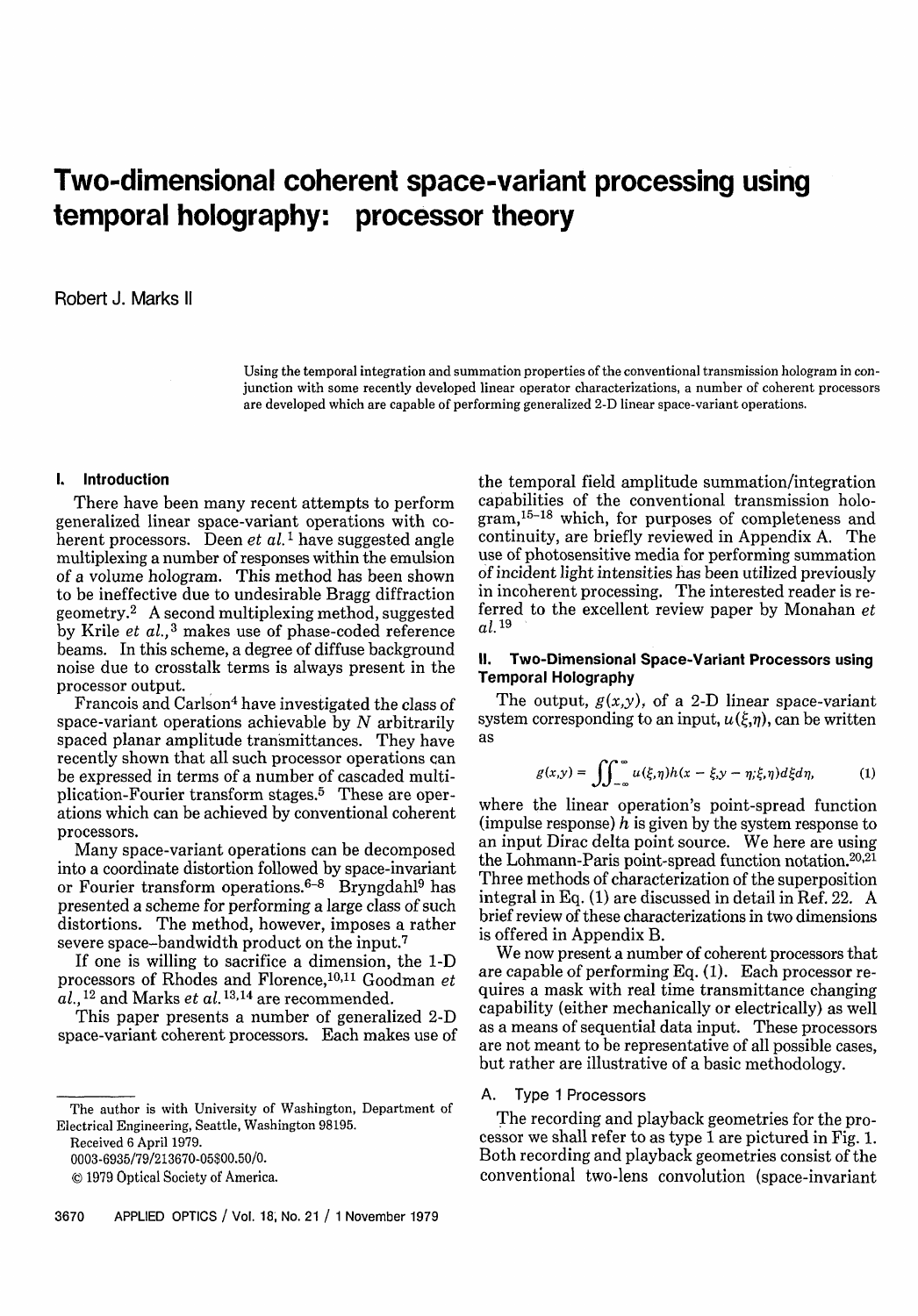

Fig. 1. The (a) recording and (b) playback geometries of the type 1 processor.

operation) processor. The addition of the dimension of time allows for performance of space-variant operations.

In the Fourier and filter planes of Fig. 1, the spatial frequency variables,  $f_x$  and  $f_y$ , are determined by dividing the corresponding spatial displacement by  $\lambda$ g, where  $\lambda$  is the wavelength of the coherent illumination and  $f$  refers to the lens focal length.<sup>15</sup>

Implementation of some specific space-variant operation characterizations follows.

# *1. Sampling Theorem Approach: Sequential Exposure*

To implement the sampling theorem for space-variant systems, sample input values,  $u(\xi_n, \eta_m) \delta(\xi - \xi_n,$  $-\eta_m$ ), are sequentially input into the system. [ $\delta(\xi \xi_n, \eta - \eta_m$ ) refers to a unit Dirac delta or point source located at coordinates  $(\xi_n, \eta_m)$  on the input plane.] Using a scanner, this can be achieved by either placing the transmittance  $u(\xi, \eta)$  on the input plane or by amplitude modulation of the scanner beam.

In either case, the input is Fourier transformed, and the field amplitude incident on the Fourier plane is

$$
u(\xi_n, \eta_m) \exp[-j2\pi (f_x \xi_n + f_y \eta_m)]. \tag{2}
$$

For the nmth exposure, we place a mask with the amplitude transmittance  $H(f_x, f_y; \xi_n, \eta_m)$  in the Fourier plane, where

$$
H(f_x, f_y; \xi_n, \eta_m) = \iiint_{-\infty}^{\infty} h(x, y; \xi_n, \eta_m) \exp[-j2\pi(f_x x + f_y y)] dx dy.
$$
\n(3)

The mask is recognized as a sample transfer function of the desired space-variant operation.

The field amplitude immediately to the right of the Fourier plane is given by the product of  $H(f_x, f_y; \xi_n, \eta_m)$ and Eq. (2). This product is again Fourier transformed to give incident on the photosensitive medium the sum of the planar reference beam field amplitude and

$$
u(\xi_n, \eta_m)h(x-\xi_n, y-\eta_m; \xi_n, \eta_m). \tag{4}
$$

After making a number of such exposures, the resulting hologram is placed in the playback geometry of Fig. 1(b). Upon illumination with the playback beam, the diffracted term of interest (denoted by  $s_1$ ) is

$$
\sum_{n} \sum_{m} u(\xi_n, \eta_m) h(x - \xi_n, y - \eta_m; \xi_n, \eta_m).
$$
 (5)

(We here and henceforth will assume that the unwanted diffracted terms, **S2** and *S3* in Fig. 1, are propagating at sufficiently steep angles to miss the transforming lens. If such is not the case, they can be removed in many cases by placing an appropriate aperture in the filter plane.<sup>13</sup> This assumption is made so as not to confuse This assumption is made so as not to confuse the filtering of  $s_1$  from  $s_2$  and  $s_3$  with the low pass filtering required in the sampling theorem.)

If low pass filtering is required [see Eq. (B2)], an appropriate rectangular aperture is placed in the filter plane. Otherwise [Eq. (B3)], no filtering is required. In either case, the desired output appears on the processor's output plane.

# *2. Second Sampling Theorem Approach: Raster Input Scanning*

In this scheme,  $u(\xi, \eta)$  is input into the system via a raster scan. We denote the mth line scan by

$$
u(vt;\eta_m)\delta(\xi-vt;\eta-\eta_m),\qquad \qquad (6)
$$

where  $v$  is the scanning speed. At time  $t$ , the field amplitude incident on the Fourier plane is

$$
u(vt;\eta_m) \exp[-j2\pi \langle f_x vt + f_y \eta_m \rangle]. \tag{7}
$$

We assume that the mask has real-time amplitude transmittance changing capability, which, at time  $t$ , is  $H(f_x, f_y; vt, \eta_m)$ . The field amplitude to the right of the Fourier plane is the product of this transmittance and (7). This product is again Fourier transformed to give incident on the photosensitive medium the sum of the reference beam, and

$$
u(vt;\eta_m)h(x-vt,y-\eta_m;vt,\eta_m). \tag{8}
$$

If the exposure time for a single scan is *T,* the corresponding term in the resulting hologram is

$$
\int_0^T |u(vt;\eta_m)h(x-vt,y-\eta_m;vt,\eta_m)+\exp(jk\alpha y)|^2dt. \quad (9)
$$

A number of such scans are made corresponding to various values of  $m$ . Upon illumination with the playback beam, the resulting hologram will yield a diffracted term (corresponding to *s)* of the form

$$
\sum_{m} \int_{0}^{T} u(vt; \eta_{m}) h(x - vt, y - \eta_{m}, vt, \eta_{m}) dt
$$
  
= 
$$
\frac{1}{v} \sum_{m} \int_{-\infty}^{\infty} u(\xi, \eta_{m}) h(x - \xi, y - \eta_{m}; \xi, \eta_{m}) d\xi,
$$
 (10)

where we have made the variable substitution  $\xi = vt$ .

The desired aperture in the filter plane of Fig. 1(b) again depends on the form of the sampling theorem being implemented. If low pass filtering is required [Eq. (B2)], an appropriately dimensioned vertical slit is required. Otherwise  $[Eq. (B3)],$  no aperture is

1 November 1979 / Vol. 18, No. 21 / APPLIED OPTICS 3671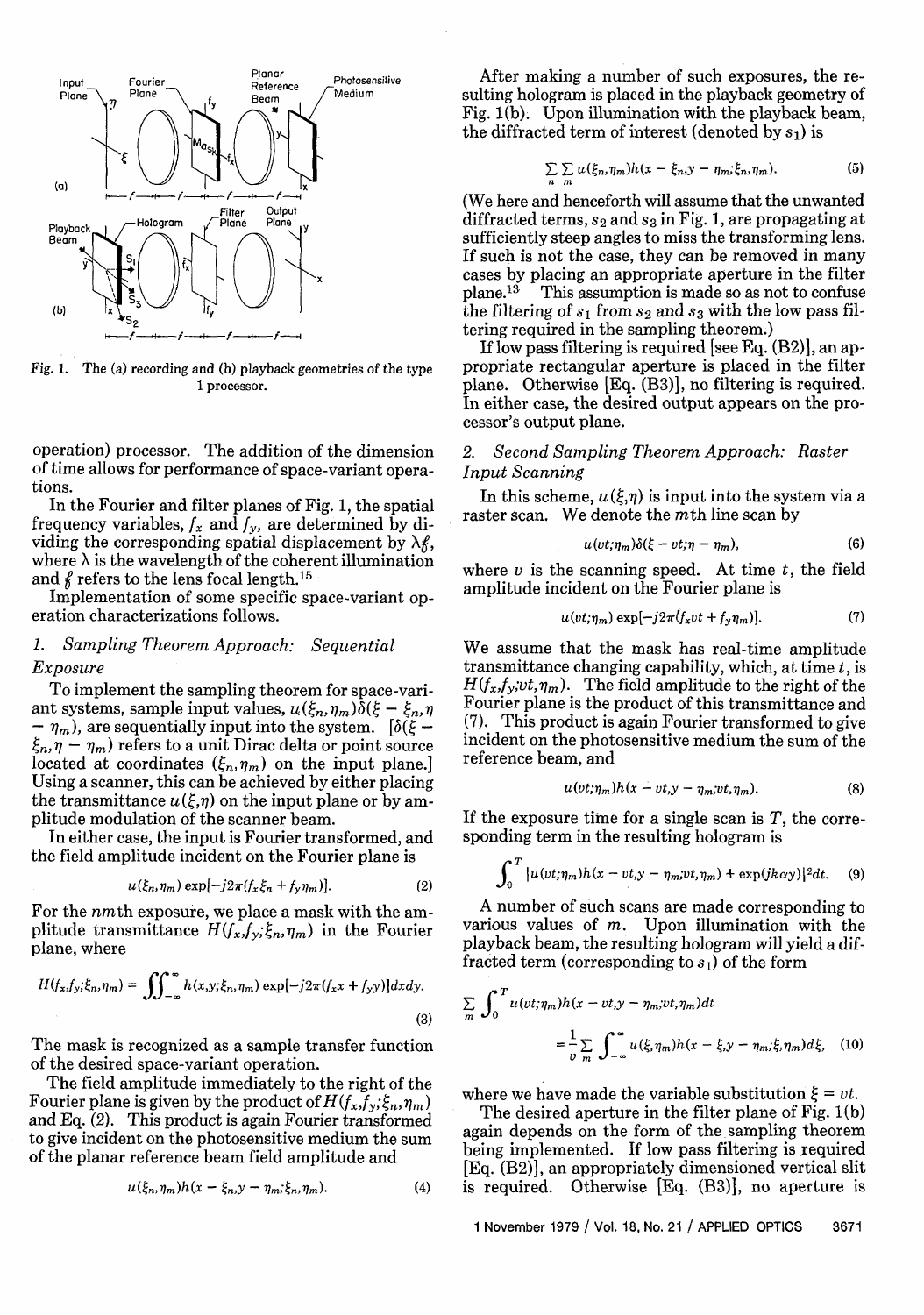

Fig. 2. The (a) recording and (b) playback geometries of the type 2 processor.

needed. In either case, the desired operation output,  $g(x,y)$ , appears on the processor's output plane.

# *3. Third Sampling Theorem Approach: Stationary Input Source*

Here we consider the case where the input point source is always at the origin of the input plane. That is, the nmth input is of the form

$$
u(\xi_n, \eta_m)\delta(\xi, \eta). \tag{11}
$$

The corresponding field amplitude incident on the Fourier plane is simply  $u(\xi_n,\eta_m)$ . If we assume that the  $nmt$ h mask transmittance is

$$
H(fx, fy; \xin, \etam) \exp[-j2\pi(fx \xin + fy \etam)],
$$
 (12)

the field amplitude incident on the photosensitive medium is the sum of the planar reference beam and

$$
u(\xi_n, \eta_m)h(x - \xi_n, y - \eta_m; \xi_n, \eta_m). \tag{13}
$$

This is the same relation as (4). The procedure for playback is thus identical to that in Sec. II.A.1.

The stationary point source can also change continuously in time. In this case, the input is  $u(v_t,\eta_m)\delta(\xi,\eta)$ , and the instantaneous mask transmittance for the mth scan is

$$
H(f_x, f_y; vt, \eta_m) \exp[-j2\pi(vtf_x + \eta_m f_y)], \qquad (14)
$$

The playback procedure is identical to that described in Sec. II.A.2.

#### *4. PIA Implementation*

The processor in Fig. 1 can also be used to implement the piecewise isoplanatic approximation (PIA) of Eq. (1). Here, an input transmittance,  $u(\xi,\eta)$ , is placed on the input plane. The *nmth* of the number of exposures made corresponds to unit coherent plane wave illumination of the nmth isoplanatically modeled input patch. The corresponding mask is  $H(f_x, f_y; \xi_n, \eta_m)$ , the same as was used in the sampling theorem implementation in Sec. II.A.1. The *nm*th field amplitude incident on the photosensitive medium is the sum of the planar reference beam and

$$
\int_{k_n}^{k_{n+1}} \int_{l_n}^{l_{n+1}} u(\xi, \eta) h(x - \xi, y - \eta; \xi_n, \eta_m) d\xi d\eta.
$$
 (15)

By making a number of such exposures corresponding to all desired *nm* values, the resulting hologram, when placed in the playback geometry of  $\overline{Fig. 1(b)}$ , will generate the PIA of the linear operation (Bi).

#### *5. Sinc Response Implementation*

The sinc response characterization in Eq. (B8) can also be implemented by the processor of Fig. 1. The scheme is identical to the sampling theorem implementation in Sec. II.A.1. except that (1) a Fourier mask transmittance of

$$
\int_{-\infty}^{\infty} \int_{-\infty}^{\infty} S[\operatorname{sinc}2W_x(\xi - \xi_n) \operatorname{sinc}2W_y(\eta - \eta_m)] \times \exp[-j2\pi(f_x x + f_y y)]dxdy \quad (16)
$$

is used, and (2) no filtering is required in playback. The nmth Fourier mask corresponds to an input of  $u(\xi_n, \eta_m)\delta(\xi - \xi_n, \eta - \eta_m)$ 

One can also use a stationary input,  $u(\xi_n, \eta_m)\delta(\xi, \eta)$ (as in the sampling theorem characterization in Sec. II.A.2), if the corresponding mask transmittance in Eq. (16) is multiplied by the phase term  $\exp[-i2\pi(f_x\xi_n +$  $f_{\nu}$  $\eta_m$ )].

#### B. Type 2 Processors

The type 2 processor, pictured in Fig. 2, is similar in personality to the type 1 processor. The only difference is that recording and playback are performed on the frequency  $(f_x, f_y)$ -plane rather than the spatial  $(x, y)$ plane.

#### C. Type 3 Processors

The type 3 processor, pictured in Fig. 3, can be utilized to implement either the sampling theorem or sinc response linear system characterization.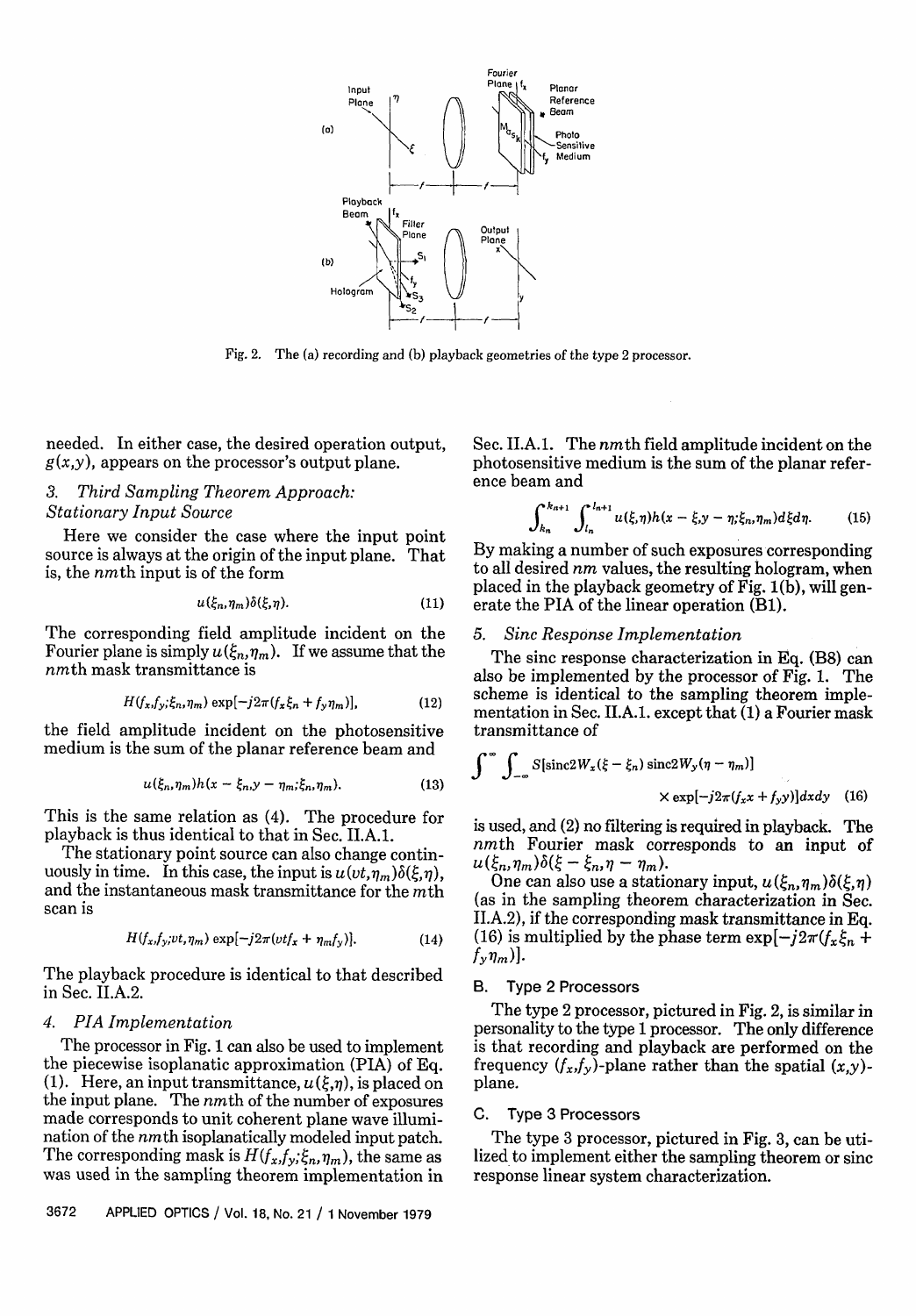

Fig. 3. The (a) recording and (b) playback geometries of the type 3 processor.

#### *1. Sampling Theorem Approach*

For sequential recording, our nmth input is  $u(\xi_n,\eta_m)\delta(\xi,\eta)$ . This yields a plane wave with field amplitude  $u(\xi_n, \eta_m)$  incident on the mask. The *nmth* mask has a transmittance of  $h(x - \xi_n, y - \eta_m; \xi_n, \eta_m)$ . After a number of exposures, the diffraction term of interest from the resulting hologram is thus

$$
\sum_{n} \sum_{m} u(\xi_n, \eta_m) h(x - \xi_n, y - \eta_m; \xi_n, \eta_m). \tag{17}
$$

Filtering may or may not be required, depending on which sampling theorem [(B2) or (B3)] is applicable.

If the mask has continuous real-time amplitude changing capabilities, we could scan the input as was done in Sec. II.A.3.

#### *2. Sinc Response Approach*

The sinc response is implemented in the same fashion as the sequential sampling in the previous section, except that the nmth mask transmittance is the sinc response:

$$
S[\operatorname{sinc}2W_x(\xi-\xi_n)\operatorname{sinc}2W_y(\eta-\eta_m)].\tag{18}
$$

No filtering is required.

#### **Ill. Conclusions**

A methodology has been presented whereby 2-D linear space-variant operations can be performed. A temporal integrating/summing hologram and a specific operation characterization are common to all.

There are three basic disadvantages to these processors: (1) sequential data input; (2) the requirement of changing masks; and (3) the decrease in SNR resulting when a number of exposures are stacked on a single hologram.

The processors do, however, demonstrate a feasible combination of temporal and spatially parallel processing which is capable of performing generalized 2-D linear space-variant operations.

This work was supported in part by the University of Washington Graduate Research Fund (project PSE-517).

#### **Appendix A: Temporal Holography**

The foundation of the processors in this paper rests on temporal holographic integration and summation operations. If a time-varying field amplitude, *a(x,y;t),* is incident on a photosensitive medium paced on the  $(x,y)$  plane and  $exp(j\alpha ky)$  denotes a planar reference beam, the resulting intensity at time  $t$  is

$$
I(x,y;t) = |a(x,y;t) + \exp(j\alpha k y)|^2.
$$
 (A1)

After processing, we make the conventional assumption that the corresponding hologram will have a field amplitude transmittance proportional to<sup>15-17</sup>

$$
b(x,y) = \int_0^T I(x,y;t)dt = b_1 + b_2 + b_3,
$$
 (A2)

where  $T$  is the exposure time, and

$$
b_1(x,y) = \int_0^T a(x,y;t)dt \exp(-j\alpha k y)
$$
  
\n
$$
b_2(x,y) = \overline{b}_1(x,y)
$$
  
\n
$$
b_3(x,y) = T + \int_0^T |a(x,y;t)|^2 dt
$$
\n(A3)

The overbar denotes complex conjugation. Upon playback with the reference beam, three diffracted terms will emerge:

$$
s_i(x,y) = b_i(x,y) \exp(j\alpha k y); \quad i = 1, 2, 3.
$$
 (A4)

The term corresponding to  $b_1$  is the temporal integral of the original time-varying incident field amplitude:

$$
s_1(x,y) = \int_0^T a(x,y;t)dt.
$$
 (A5)

Alternately, we could have exposed the photosensitive medium to N time-varying field amplitudes,  $a_n(x,y;t)$ ,  $n = 1, 2, \ldots, N$ . In this case the corresponding diffracted term is of the form